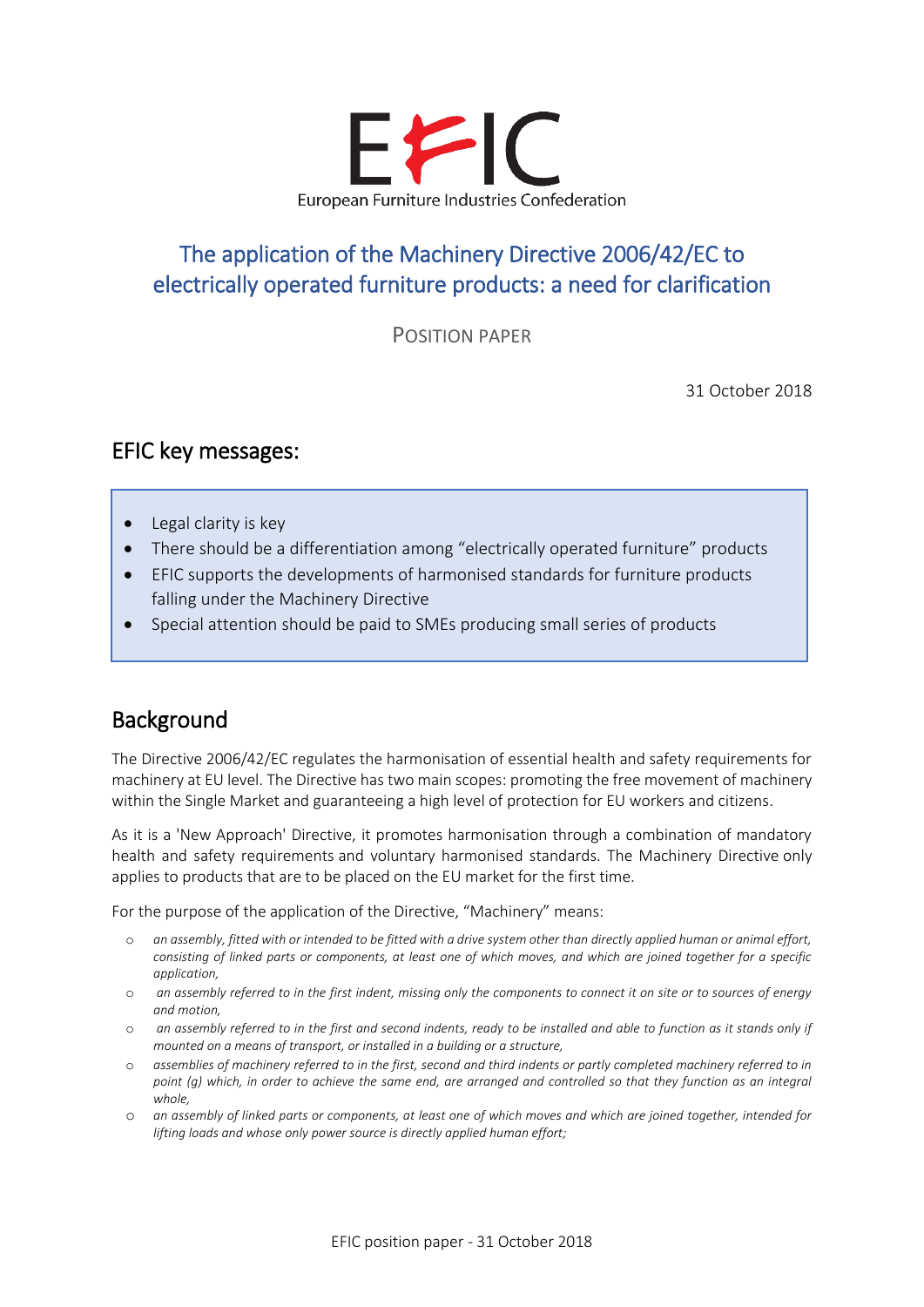Article 1, second paragraph, excludes from the scope of the Directive, among others, the *household appliances intended for domestic use*.

## Furniture products and the Machinery Directive

#### • About the European furniture industry

The furniture sector is labour-intensive sector which employs about 1 million workers in close to 118.000 companies. Most companies are SMEs and micro firms(99%). i In 2016, the production reached about 88 bill €.<sup>ii</sup> Europe accounts for about 25% of total world furniture production. The European furniture industry is highly export-oriented, with the main share of export happening inside the EU.<sup>iii</sup>

Furniture products are currently not subject to harmonised European legislation, and in the absence of European rules, certain Member States have been active in drafting country specific regulations and standards for different types of furniture. Office furniture and furniture for the public and contract market can be subject to different standards and regulations, comparing to those applied to domestic furniture intended for private use.

In recent years, furniture with electric drives has become increasingly important. The type of furniture and its functions are manifold. Depending on function and equipment, furniture with electric drives may fall under different EU regulations, such as the Machinery Directive, the Low Voltage Directive, the EMC Directive or the Waste Electrical & Electronic Equipment (WEEE) Directive.

#### • Do the Machinery Directive apply to furniture products?

#### 1. Guide to application of the Machinery Directive

In July 2017, the Machinery Directive Working Group (MDWG) has issued the Edition 2.1 (update of the 2nd edition) of the Guide. In this edition, it is specified that:

❖ *electrically operated furniture, such as beds, chairs, tables, storage furniture including kitchen furniture, remain subject to the Machinery Directive as they are not household appliances of the types indicated above. However, where provided for medical purposes such that they are within scope of the Directive 93/42/EEC (as amended) concerning medical devices, that Directive applies instead of the Machinery Directive*.

During the meeting on 19-20 April 2018, the UK member of the MDWG raised the question whether there is a need for differentiation among different powered furniture products and units, depending on the level of risk.

#### 2. Status in the European furniture industry

The release of the new Guidance document has led to an intensive debate in the furniture industry, not yet completely solved.

EFIC has run an internal collection of data and discovered that so far there has not been a common understanding in Europe on the application of the Machinery Directive. The differences among countries have been relevant involving some key questions on whether:

1) The Machinery Directive applies to furniture products at all. Some furniture producers have relied on the fact that furniture was considered by their National authority as a household appliance of the types excluded by the Directive.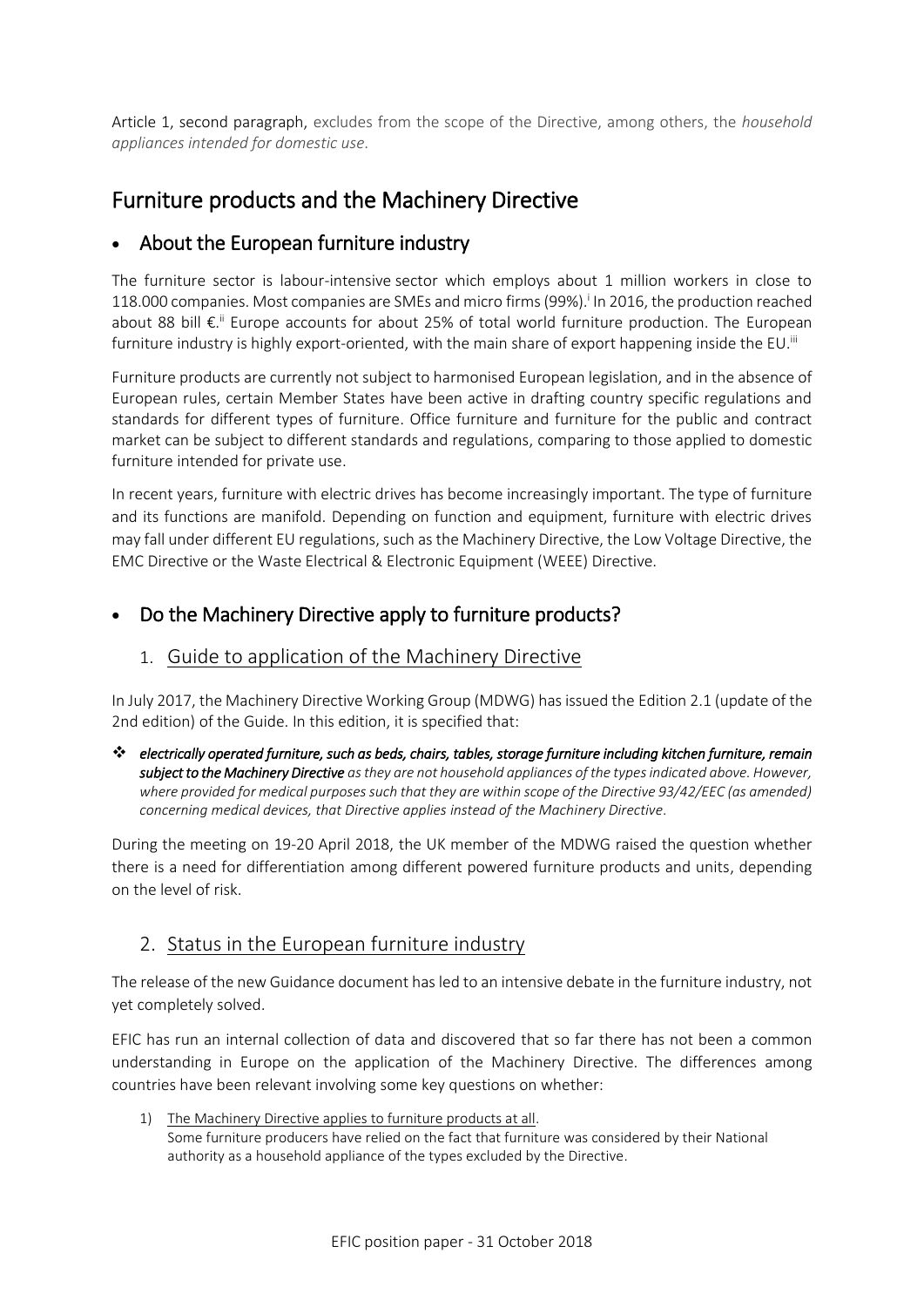- 2) Which are the boundaries between Machinery Directive and Low Voltage Directive
- 3) Differences depending on the use and/or final market. Some furniture producers have intended that different regulations should apply – on the assumption that there is a relevant difference among electrically operated furniture for the domestic market and powered furniture intended for commercial and industrial use. Such interpretation was in the past shared by the European Commission.

An additional issue of prominent importance for the European furniture industry is that, there is still not one consistent methodology being used to assess furniture for the purpose of the Machinery Directive.

# EFIC proposal

Against this backdrop, EFIC recognises the primary need to provide legal clarity to the industry and the importance of having a clear and common understanding across the EU of the cases when the Machinery Directive apply to electrically operated furniture and under which legal criteria.

However, in EFIC's view, the definition "electrically operated Furniture" (according to "Guide to application of the MD 2006/42/EC") is too general and does not reflect the different hazard potentials of furniture with electrical components.

For this reason, EFIC propose to differentiate and wishes to work together with the European Commission and the Machinery Directive Working Group to this goal. It is indeed key to establish a common understanding and procedure in all EU countries, reducing the level of bureaucracy at the minimum while guaranteeing the needed safety level. A concrete example of differentiation can be found in the box below:

Storage furniture with pre-installed or retrofittable electric drives for opening and closing functions, e.g. for doors, flaps and pull-outs.

The electric drives of this furniture should be regarded as ready-to-use drives (with CE mark according to the Machinery Directive) which can be installed in the furniture according to the installation instructions.

A comprehensive risk analysis is carried out in advance by the manufacturer (of the electric drive), taking into account the function in the furniture.

The installation instructions clearly specify the area of application, the installation and the limits of the drive. When the installation instructions have been completely implemented, the furniture with electric drive can be safely put into operation without creating new risks that have not yet been taken into account.

If new, unforeseen hazards arise during installation or if the installation conditions deviate from the binding specifications of the electric drive manufacturer, a new conformity assessment must be carried out for the furniture and the electric drive.

However, storage furniture with its own electric drives, either individually or in combination in a room, should not have to be regarded as one large machine.